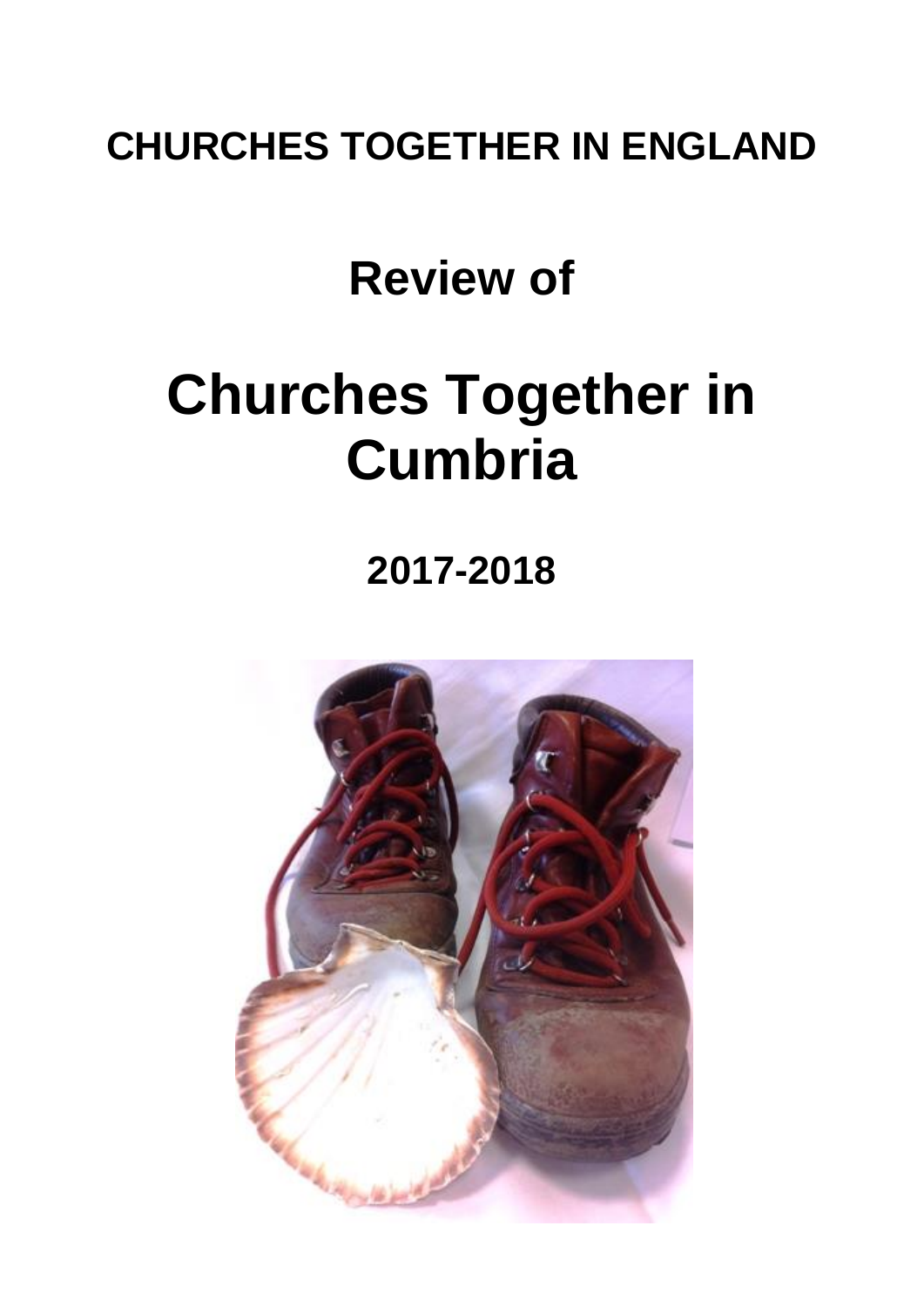#### The remit of the review

- 1. Churches Together in England does not normally undertake reviews – we simply don't have staff capacity. However, given the importance of the pioneering work being done in Cumbria, we were happy to agree to the request of the Executive of Churches Together in Cumbria (CTiC) to carry out a review.
- 2. At the November 2017 Executive meeting, it became clear that in addition to reflecting on the purpose of CTiC, the mandate was actually much broader: to review the ecumenical endeavour in Cumbria and, in particular, to reflect on the relationship between Churches Together groups, God for All, mission communities and other ecumenical groupings.
- 3. We welcome this wider remit as it is clear that these are all interwoven and we cannot surgically separate out CTiC and Churches Together groups from the other many and exciting ecumenical currents in Cumbria.
- 4. It was also clear to us that we are not being asked to comment on the various structures of CTiC or, indeed, of the God for All and related structures. We remain unclear about the God for All and the Growing Together structures which we find particularly opaque. It is inevitable that in an evolving ecumenical environment there will be a degree of messiness, and occasionally, confusion.
- 5. Originally a longer timescale was envisaged for this review but this was truncated due to the resignation of Helen Boothroyd. A consequence is that we have relied very heavily for our reflections on conversations in two Executive meetings, a meeting of Church Leaders and a 'focus day' set up for us on 8 February 2018 when we met with people from Ambleside, Barrow, Carlisle and Hawkshead. We deeply appreciated this opportunity to meet a variety of people engaged ecumenically in various ways across the county. What we heard from all sources was fairly consistent and we hope that no other significant point of view has been omitted.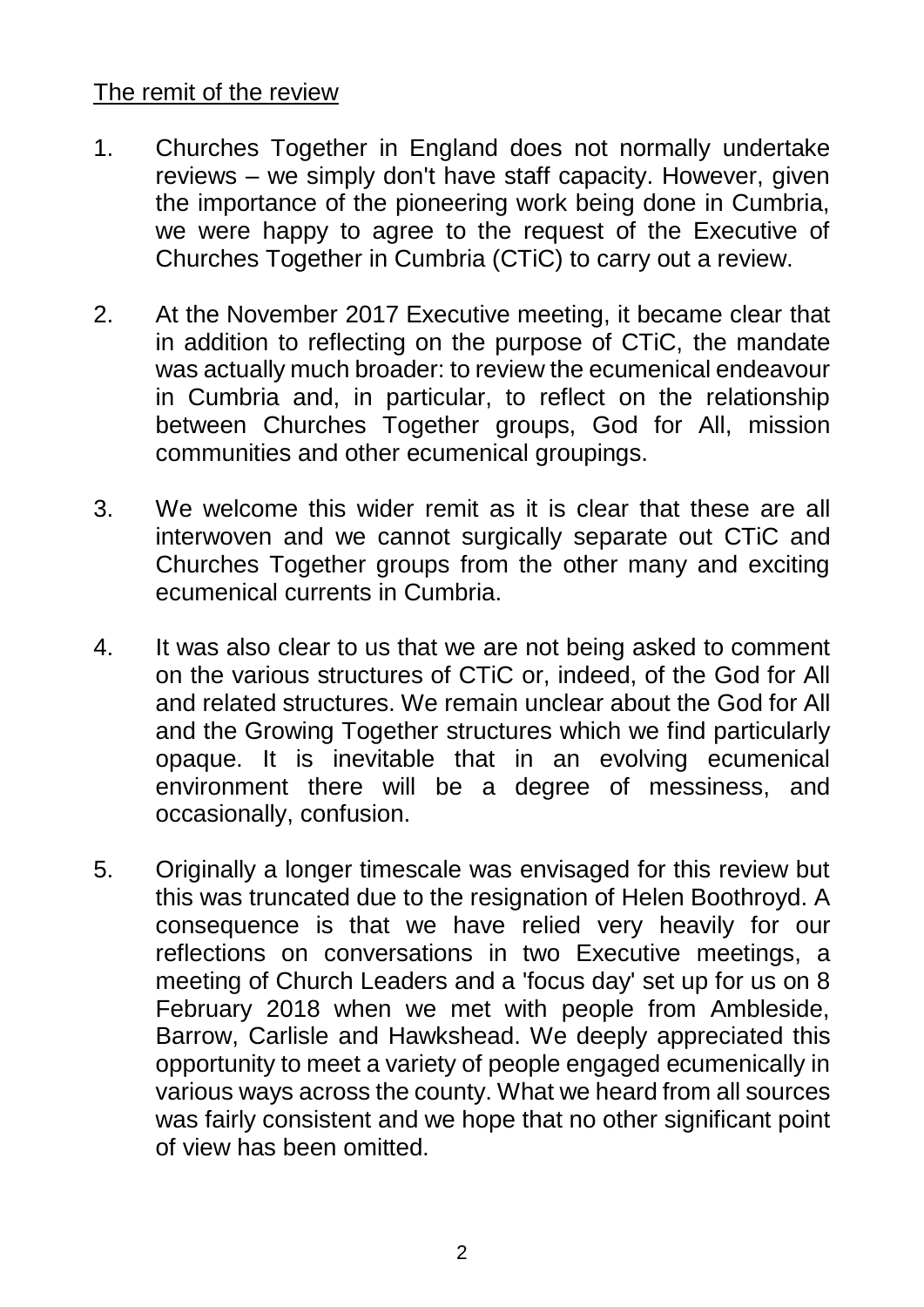#### Characteristics of ecumenical relationships in Cumbria

- 6. It has become clear to us that the ecumenical landscape in Cumbria is distinctive for a variety of reasons.
- 7. Cumbria has had more than its fair share of tragedies and disasters – in particular, foot and mouth in 2001, the floods of 2009, the shootings of June 2010 and more recent floods. Responding to these has drawn the Churches closer together as they have responded to basic human need in so many ways. Their response to these disasters has established the Churches as a serious player in the eyes of Cumbria's administrative and political structures.
- 8. Working together at these times has forged strong relationships which have resulted in the desire for the Churches to work and grow together ever more closely. These relationships have been facilitated by the unique and challenging geography of Cumbria. Here denominations which might have been wary of each other in other places have grown in understanding and mutual support. As one person put it to us, 'Here you have to get along with your neighbours.'
- 9. CTiC has played a seminal part in building these relationships, co-ordinating disaster responses and liaising with secular authorities. In particular, the work of the Social Responsibility Forum and its Officer has been key. CT Cumbria has heavily invested in social responsibility for many years and it has born fruit. The recent work on dementia has been given a framework and legitimacy and has been furthered by CTiC. We are delighted that CTiC has not waited for our report to appoint a new Social Responsibility Officer.
- 10. Well before God for All, the Methodist Church and the United Reformed Church had been exploring the idea of a United Area in Cumbria and it was partly to facilitate this that the URC North Western Synod created a separate URC Area for Cumbria which shared the boundaries of the Methodist District. These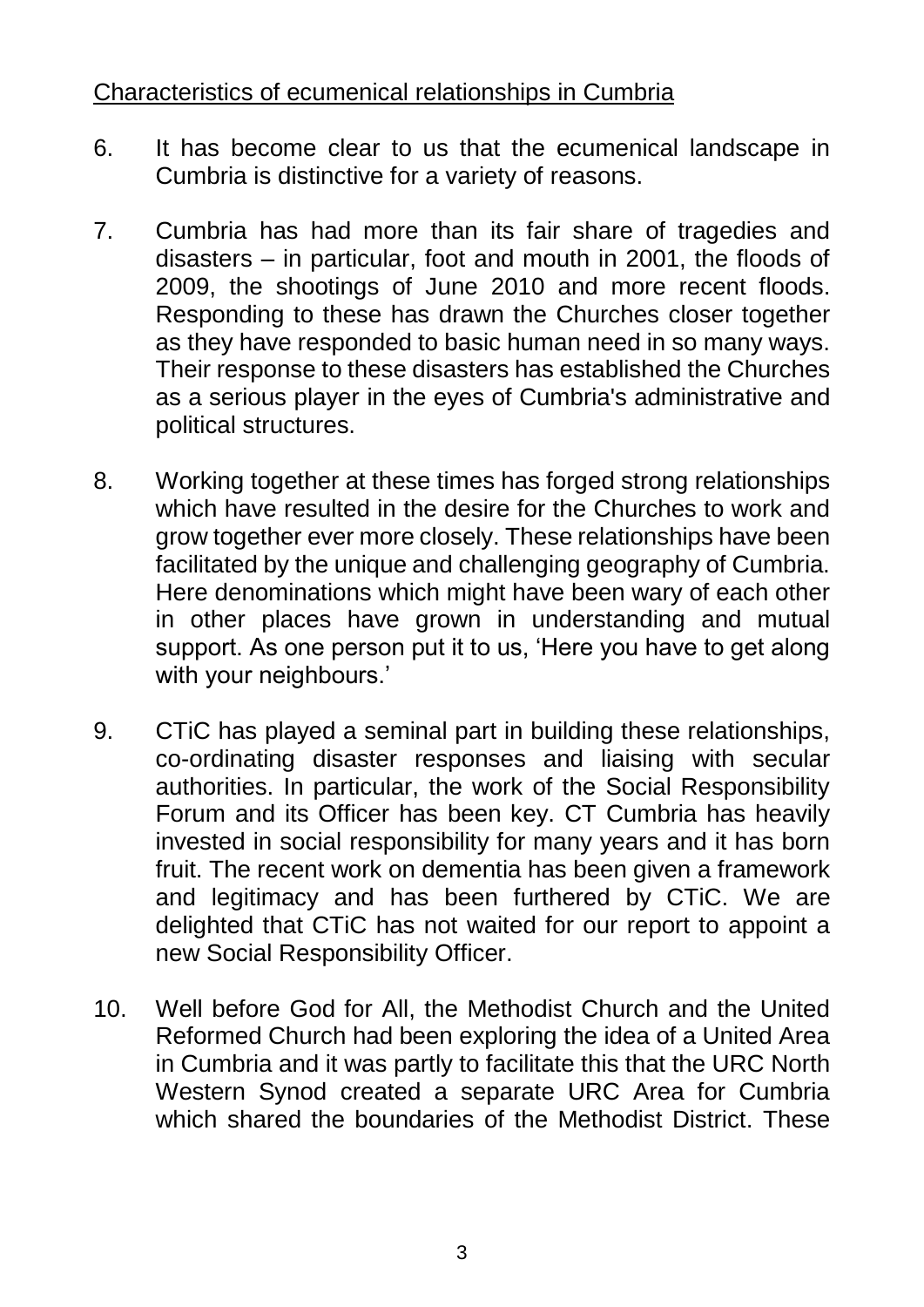conversations were revived in 2009<sup>1</sup>, very quickly involved Anglican observers and then developed into a tripartite conversation with the Carlisle diocese taking an equal place at the table. Co-terminosity was considered to be important for the development of 'an ecumenical county' and has been served by further bold decisions about changing boundaries.

- 11. None of this would be possible without a profound depth of relationship between Church Leaders. We have seen this over the years most clearly at county level and it is quite remarkable. We appreciate that this is dependent on the particular blend of personalities involved and the depth of their ecumenical understanding and tolerance and we sincerely hope that as leadership changes, the Churches will appoint leaders who will develop the pioneering work begun so strongly.<sup>2</sup>
- 12. We have also glimpsed strong relationships at local/mission community level – East of Eden and Barrow are shining examples of how people with profoundly different spiritualities and theological backgrounds can discover an energy in their shared discipleship and, where appropriate, ministries. We note with real pleasure that this applies not only to clergy but also to clergy and lay people working together. We say this because if Cumbria's vision is to succeed, it will need to harness the ministries of *all* God's people. All are called to be themselves, to play their unique part in what God intends for Cumbria.

<sup>&</sup>lt;sup>1</sup> JB: I was asked to facilitate a URC/Methodist meeting on Saturday 17 January 2009 in Penrith and I believe this was the meeting which kick-started a series of meetings which appeared subsequently in my diary as 'United Area meeting' and, then, in April 2010, the 'tripartite meeting'. I ceased to facilitate the meetings when Cumbria appointed a CEO who belonged to none of the partner denominations. Subsequently, as the process developed, this criteria for a facilitator was considered unnecessary.

 $2$  This has already been done in the case of the URC Area President.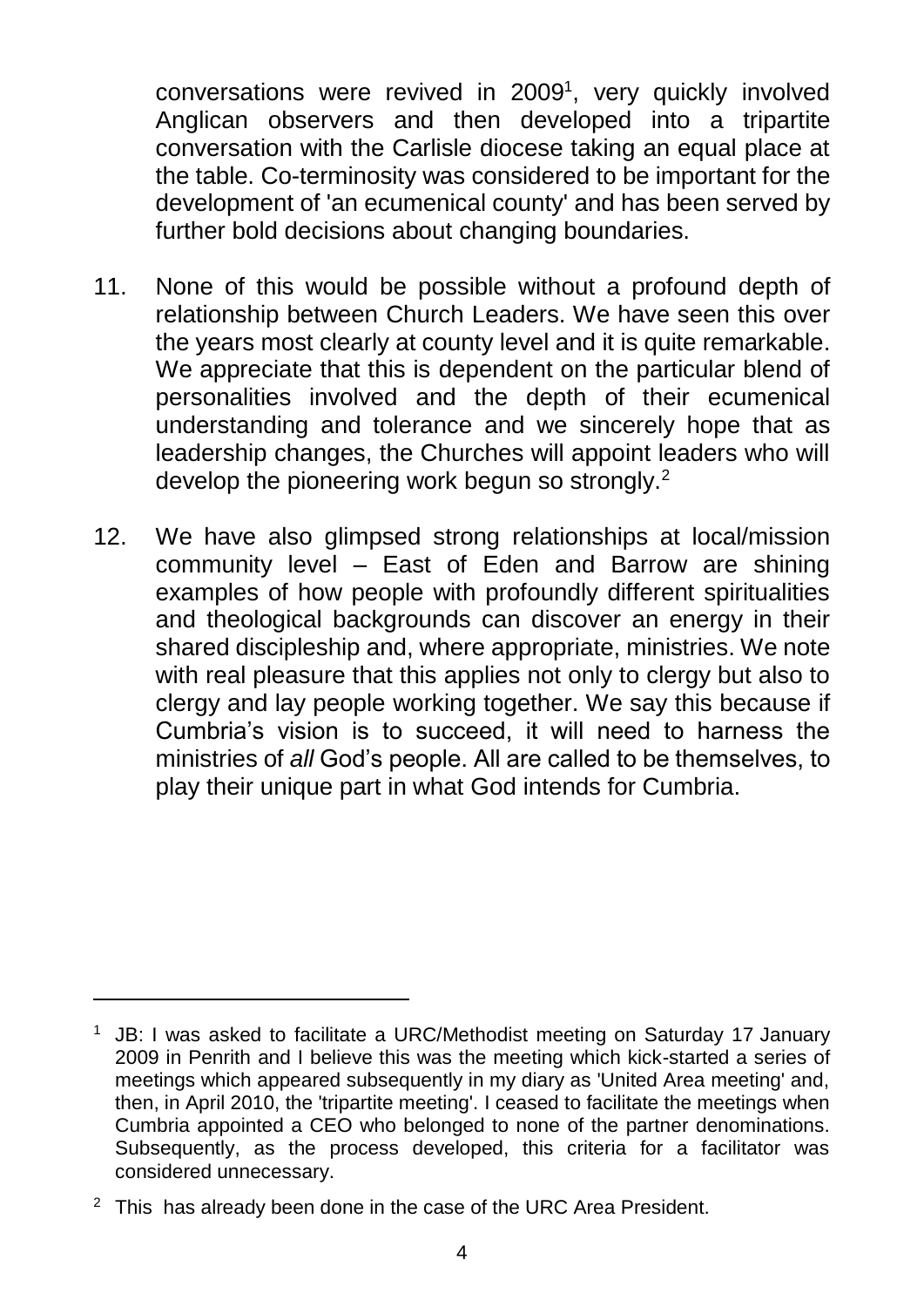#### The Cumbria vision

- 13. Cumbria has a remarkable ecumenical vision, and is truly at the cutting edge. There is nothing quite like Cumbria in the rest of English ecumenism. The scope and originality of what is being attempted is far-sighted and courageous. It is far-sighted because it is based on the recognition that no one denomination can ensure a consistent Christian presence across the county. In a sense the survival of 'territorial Christianity' in anything but name depends on ecumenical co-operation. The Churches of Cumbria have a long and deep commitment to social responsibility issues. God for All is intended to ensure that the evangelism aspect of mission is similarly resourced and valued.
- 14. The twin aims therefore of maintaining Christian presence in each community through the sharing of resources in mission communities, and the God for All intent of allowing every person in Cumbria to hear the good news of Jesus Christ, are demanding serious innovation. Our 'focus day' took place in the weeks before *Moving Mountains* and we encountered genuine enthusiasm that churches were planning and working together on this.
- 15. The vision is also courageous because it demands living with discomfort – cutting edges are painful places, where participants can easily be hurt. That 'hurt' comes in a variety of forms: leaving comfort zones, reaching across geographical and ecclesiological divides as large mission communities are formed, losing power, or having one's spheres of power re-defined or re-negotiated.
- 16. As Cumbria moves forward towards closer co-operation, commitment and communion<sup>3</sup>, the balancing act between the

<sup>3</sup> cf the 'c' scale of ecumenical relationships. *Bishops Behaving Ecumenically* (David Hawtin, undated publication, p 14 [www.methodist.org.uk/media/3030/bishops\\_behaving\\_ecumenically0707.pdf\)](http://www.methodist.org.uk/media/3030/bishops_behaving_ecumenically0707.pdf) states: In charting relationships both actual and aspirational, the Churches have drawn on this scale, each point beginning with the letter 'C': From Conflict to Competition to Co-existence to Co-operation to Commitment to Communion. Experience indicates that the movement is backwards as well as forwards. The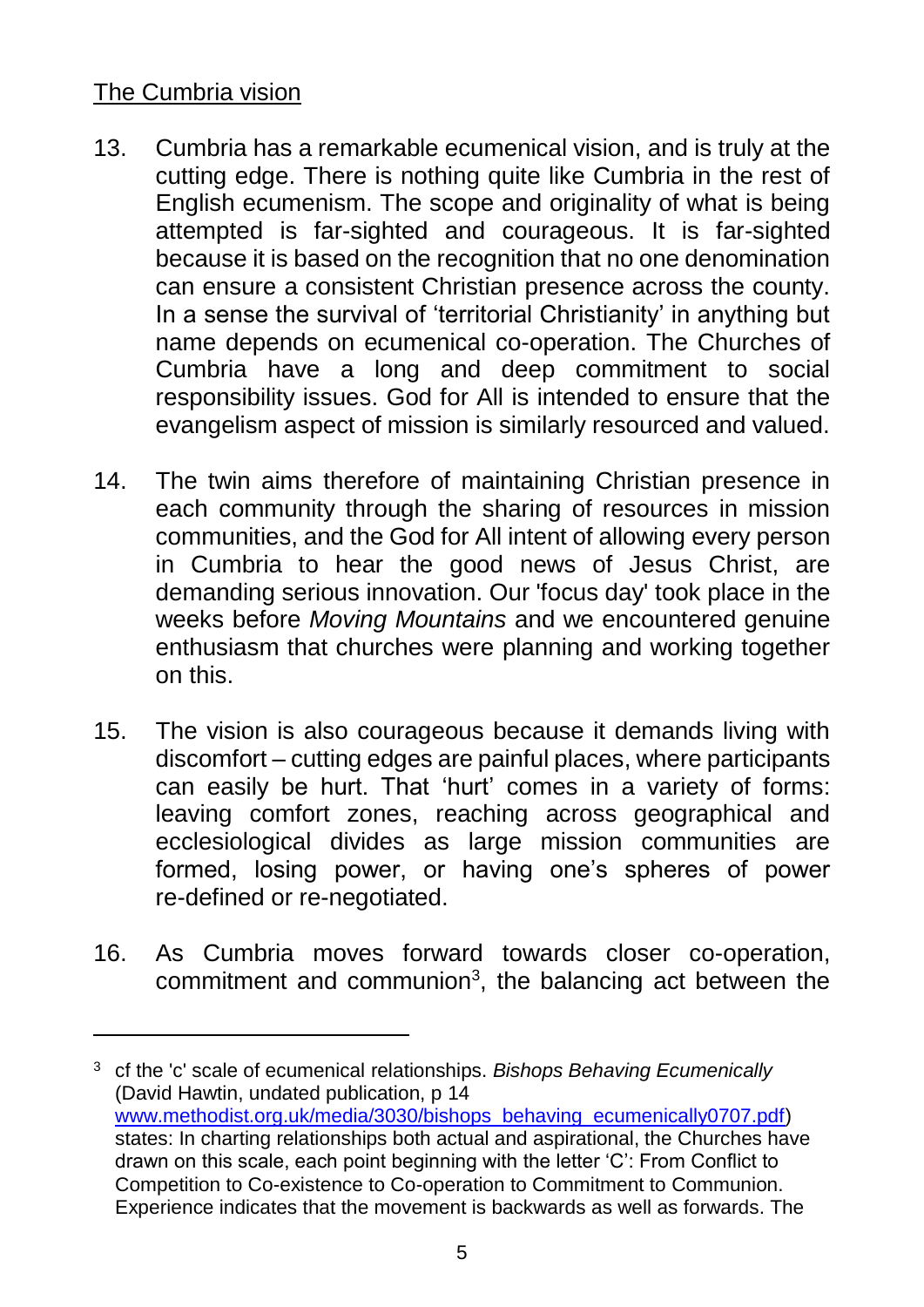partner denominations in the Covenant Partnership and the Companion Churches becomes more challenging. We recognise the difficulty, at both county and local level, of Partners moving and working ever closer together without marginalising Companions and we celebrate the decision to move forward as far as possible in an inclusive way. This is where Churches Together in Cumbria is key.

#### Mission communities and power

- 17. Mission communities are clearly at a very early stage of negotiation. Their naming is not accidental – they are intended to enable mission and they are communities coming together and pooling resources to deliver the best possible pastoral care.
- 18. However, we picked up a lack of clarity about what they are and what they are for. We understand that Church Leaders and those steering the concept think of them as 'missional', charged primarily with the first of the five marks of mission 'To proclaim the good news of the kingdom'. However, the view from the ground is rather different and we received contradictory messages. Are they simply about practicalities? Are they federations of churches or 'super-parishes', an arrangement to cut down the number of Church Wardens and PCCs required? Are they akin to a single congregation LEP, sharing a common purse but worshipping in several different buildings? Is their primary purpose maintenance, about maintaining presence and enabling surplus buildings to be closed? Are they just for the Covenant Partners or can they include the Companion Churches too?<sup>4</sup>

<sup>1987</sup> Swanwick Declaration draws on this model with its call for the Churches to move 'from co-operation to commitment'. [www.cte.org.uk/SwanwickDeclaration](http://www.cte.org.uk/SwanwickDeclaration)

<sup>4</sup> We didn't see the [Archways](https://www.godforall.org.uk/wp-content/uploads/2015/06/Establishing-Mission-Communities-Archways.pdf) document until after our focus day. It stresses that the Covenant Partners will always be involved in a mission community and that 'other denominations are welcome to participate in different ways … and will be invited to be part of … conversations and planning. It doesn't actually say what is a mission community.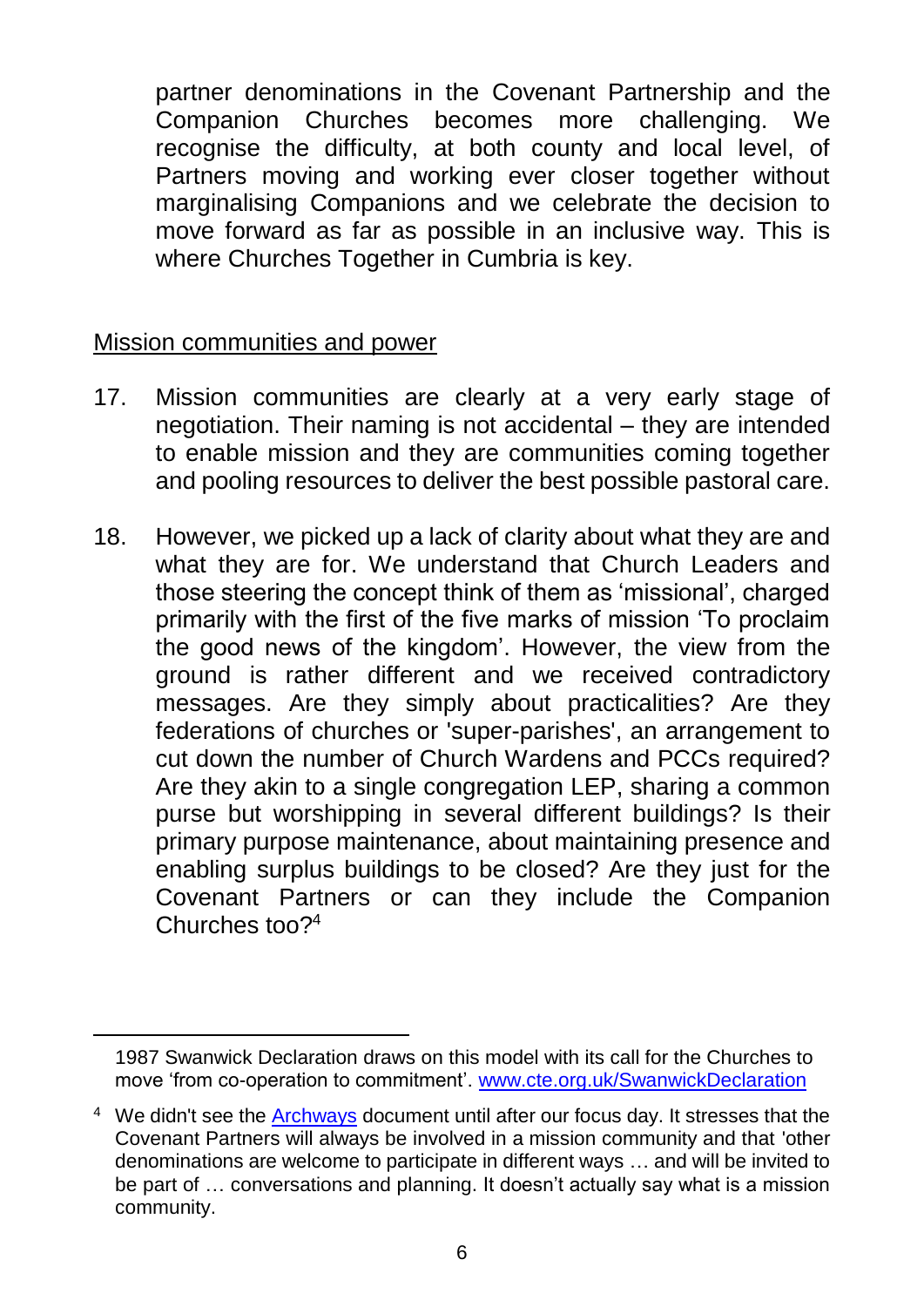- 19. Underlying that are issues of geography, identity and power. It would ill become outsiders to talk authoritatively about this, but what we heard was that geography is peculiarly significant in Cumbria, that local identity is fluid and varied – very different in South Lakeland to the Eden Valley, for example, and different again in Carlisle. That in itself presents challenges around the creation of mission communities.
- 20. A further challenge in rural Cumbria is 'vast geography and tiny numbers'. In one of our conversations we were told of a Methodist congregation with four members, another with eight, a Baptist church with four or five members. These numbers increase significantly in the tourist season so, for example, a Catholic congregation of 80 could find its numbers increased to 200 on some Sundays. These numbers also mean that ageing congregations are particularly vulnerable.
- 21. It is always difficult to talk about power in a church context, but we have to acknowledge its existence and potency because it relates closely to anxiety and fear, and therefore to pastoral effectiveness. Power isn't a bad thing. It's a gift of God and, at its best, it is power to empower others, not to control or disempower them. The Church shares in the authority of Jesus, and all denominations and networks of churches empower their various officers to exercise legitimate power. Ecumenical bodies and instruments do that too, with a slightly different theological nuance – our powers are, as it were, delegated to us by our Member Churches. So, when we talk about power, we are discussing legitimate power, and the ways in which those legitimacies interact and rub against each other.
- 22. There are clearly power issues around mission communities. Some of those are quite natural. Bringing four parishes into one unit will inevitably result in the question 'Can they do that in my parish?' Equally (and less helpfully) there will be incumbents who will try and resist the bishop's authority, come what may, because they don't agree with the vision: 'I don't want a mission community leader telling me what to do in my parish!' It becomes even more complicated when mission communities attempt to incorporate non-Anglican congregations with their different ecclesiologies, assumptions and authority structures.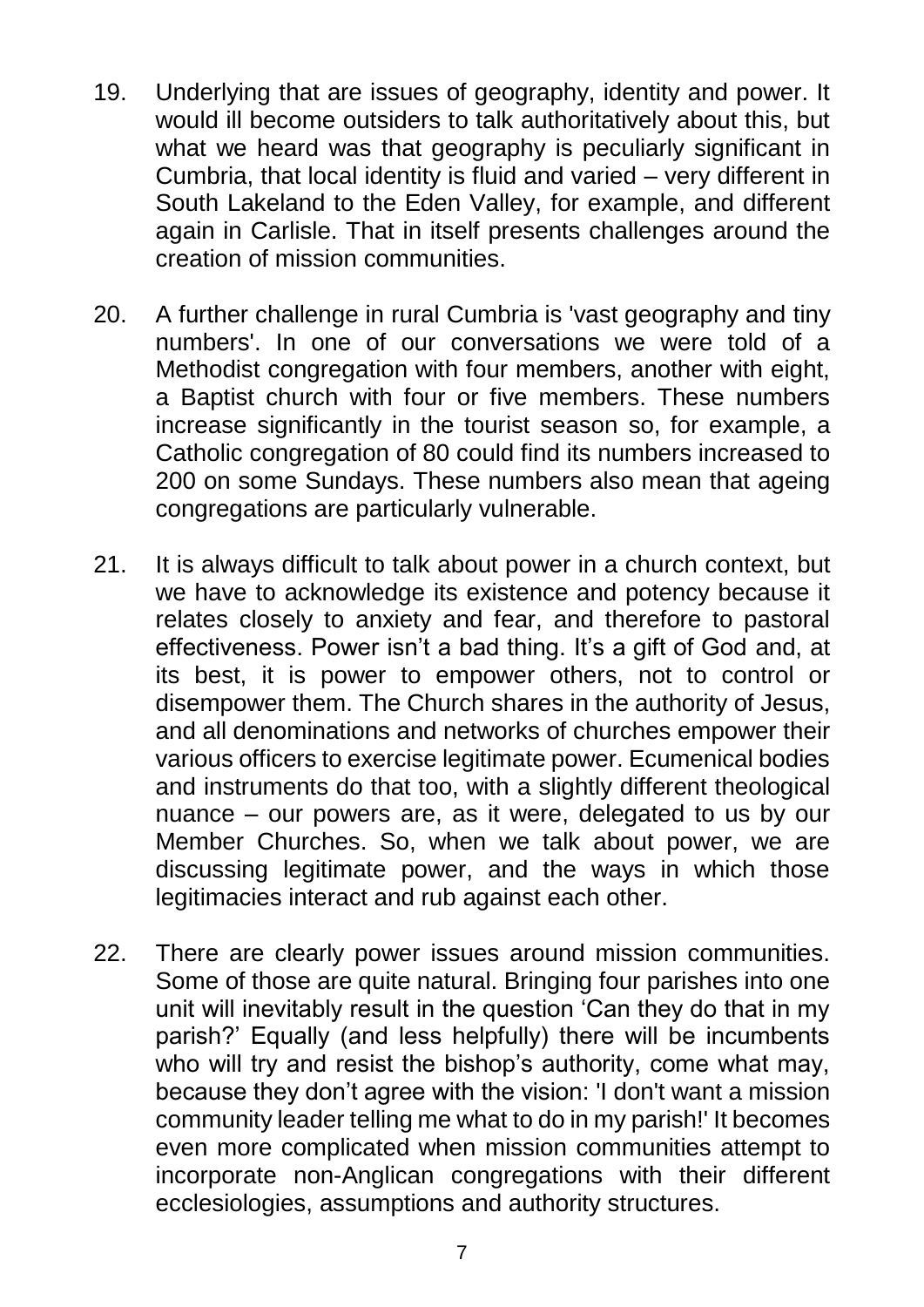- 23. A rather more subtle version of power is about the relationship between the Covenant Partners and the Companion Churches. In some places we picked up real anxieties that the creation of mission communities marginalises Companion Churches. 'There is always a tension because mission communities can't embrace all denominations.' In other places Companion Churches rejoiced at the progress being made and were acting as cheerleaders for mission communities. It might be worth probing this further to find if it is a function of geography (South Lakeland compared with Barrow for example) or of denomination (Baptist compared with Catholic for example). Or it may simply be dependent on the relationships between clergy in a particular location.
- 24. Another place where power issues are influential is in the development of the new structures to serve the putative ecumenical county – Cumbria Christian Learning is clearly intended to train and resource the whole Church in Cumbria, and the Reach team to spearhead its evangelistic efforts. What we picked up at grassroots was an anxiety (no more than that) about Anglican 'dominance'. It's worth staying with that for a moment.
- 25. Cumbria is where it is ecumenically because the diocese of Carlisle has exercised an ecumenical discipline and generosity well beyond anything we have encountered elsewhere. It has taken seriously the Anglican understanding that the parish church is at the service of all people in the parish area while respecting their personal ecclesial choices. So far as is possible within its legal constraints the diocese has striven to recognise its Covenant Partners and Companion Churches as true Churches of Jesus Christ and fellow pilgrims. It has put at the service of all a huge amount of its resources and has allowed its mission and priorities to be influenced by its ecumenical partners. There is huge ecumenical generosity here, a practical response to the Gospel imperative 'that all may be one that the world may believe<sup>'.5</sup> That is reflected in the vision of God for All and mission communities that the Gospel and the mission of the

<sup>5</sup> Paraphrase of John 17:21.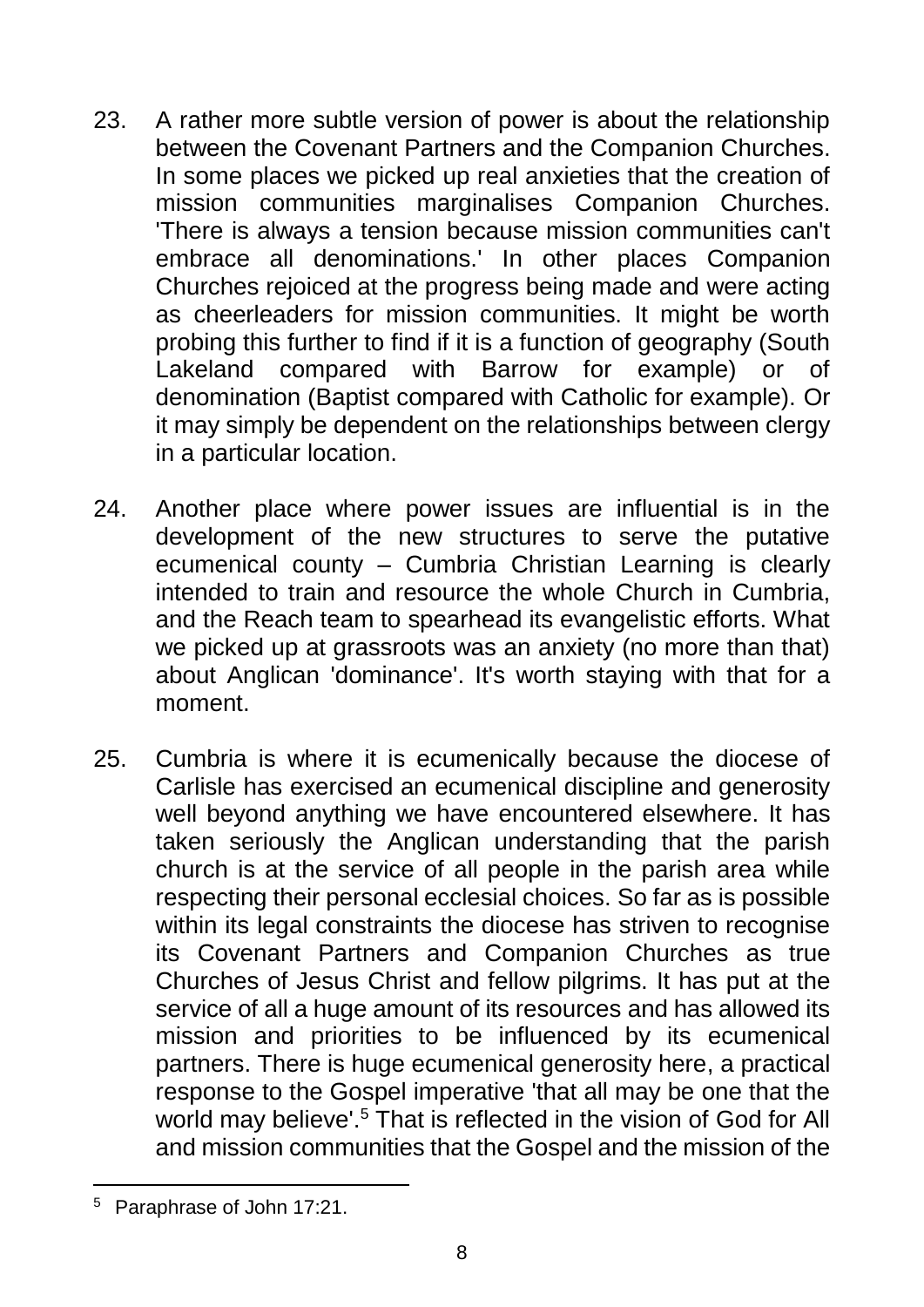Church are for the whole community, for all the people of Cumbria. That understanding is a gift of Anglican ecclesiology to the whole Church.

- 26. What we were hearing at the grassroots was the well-known ecumenical sound of the small confronted with the large. And in Cumbria that will always be there. Working with that reality will require infinite patience and linguistic carefulness from the Church of England – and an equal portion of self-questioning and tolerance from the smaller partners. It is no more and no less than a local working out of the ways Christianity has been historically structured in England. The art for all of us now is to understand how the established nature and advantages of the Church of England can be used creatively for the maintenance of what remains of 'vicarious', 'implicit' or 'diffusive' Christianity, and how we can all build on that in shared mission. The Churches in Cumbria are already discovering that their gifts are complementary, 'Everyone knows that everyone has something to offer.'
- 27. The corollary of that, of course, is a question which must be posed and yet is probably impossible to answer. How can the visionary ecumenical developments in Cumbria be futureproofed? Given their dependence on the remarkable generosity of the diocese of Carlisle, what will happen if a future bishop decides to back-track?
- 28. It is worth adding here that we also noted with pleasure that the Covenant Partners are beginning to experience the fruits of their commitment in the sharing of ministerial resources where appropriate, a process that will only be aided by a positive reception of *Mission and Ministry in Covenant* by Methodist and Anglican decision-making processes.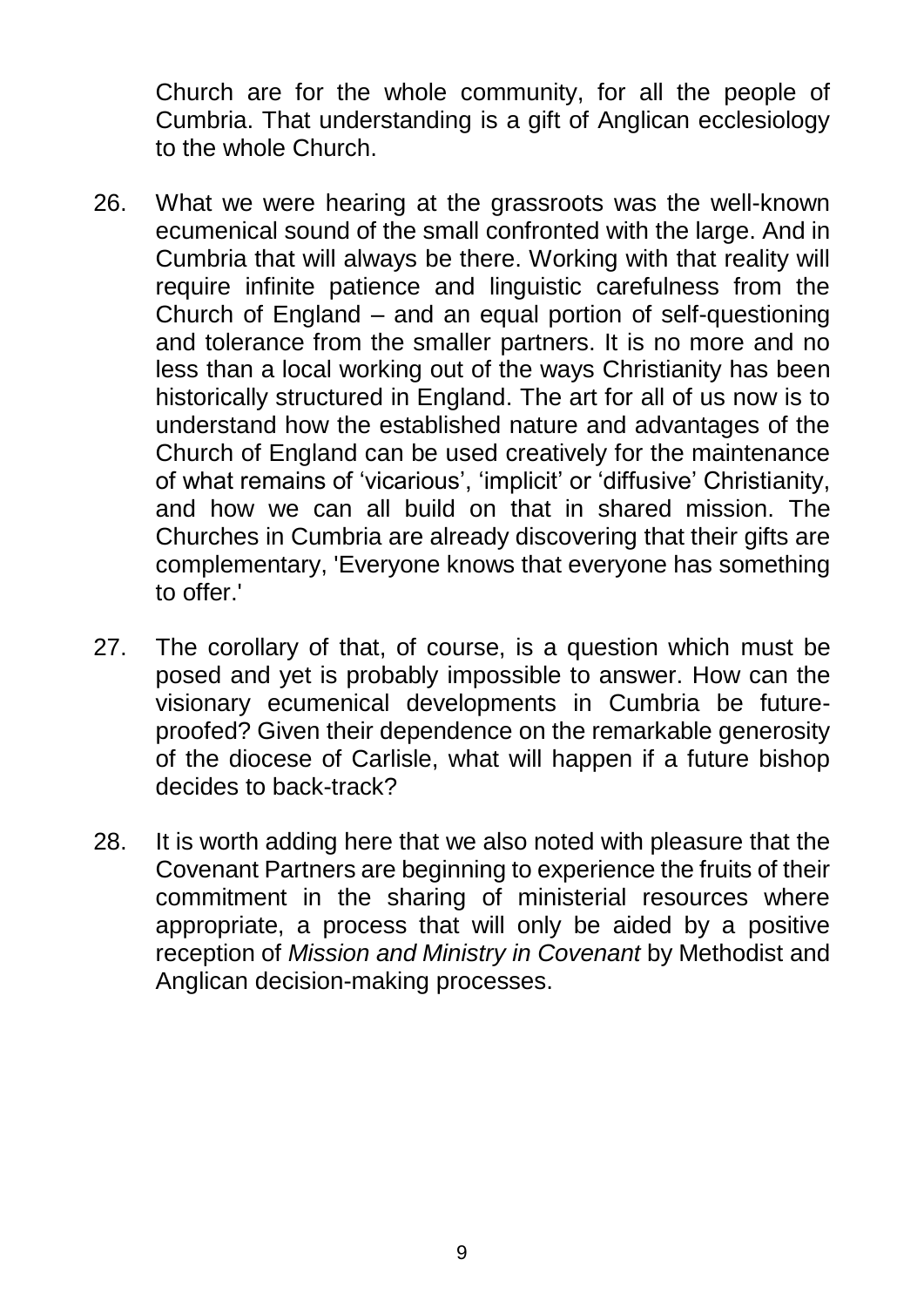#### Churches Together groups

- 29. Visionaries have their eyes on the future, on the days when mission communities include all denominations and congregations, are an established part of the scene, and Cumbria is fully ecumenical. That leads some to suggest that Churches Together groups are simply parallel structures, a duplication which saps energy and should be stopped. Why, they argue, do we need Churches Together groups when mission communities should be what it says on the tin, 'churches together'?
- 30. We do not wish to dampen enthusiasm, but we would point out that this is not what we have heard at grassroots or, indeed, at county level. As we've listened we've heard a number of different stories.
- 31. In Ambleside there is a strong Churches Together group. We were told of good long-standing relationships and it was clearly perceived as a place where all the churches can relate and work together on a level playing field. There was real anxiety that the formation of a mission community would result in the Companion Churches being marginalised. The obverse of that was the anxiety of one of the local clergy that Churches Together in Ambleside was almost a 'para-church' – 'a church in themselves' – or just a group of friends whose activities needed to be more firmly grounded within the church communities themselves. We didn't entirely understand this as, on enquiry, it seems as if all the clergy in Ambleside are full participants in the Churches Together group and most of the churches' mission, in the sense of social responsibility action, is funnelled through it. Was this an anxiety about lay leadership, we wondered, or about lay leadership by members of a Companion Church? The plea from Churches Together in Ambleside was for a 'mixed economy' of Churches Together groups and mission communities. 'Please don't throw the baby out with the bathwater' they said to us.
- 32. Hawkshead provided a different perspective, having joined forces with the benefice group. Although there was some regret that 'the Churches Together culture' and a sense of intimate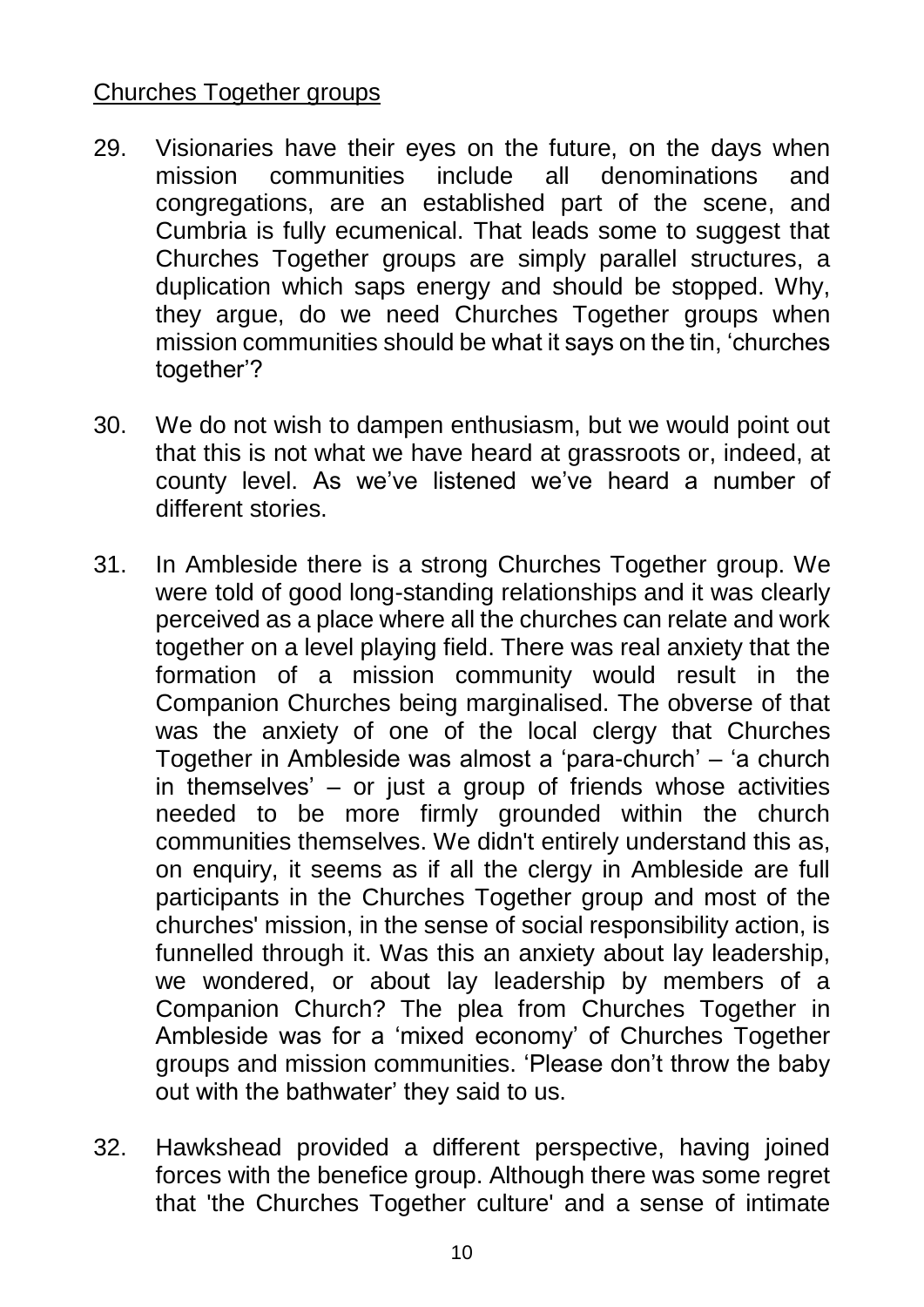fellowship had been lost, the gains in friendships and relationships across a wider geographical area outweighed them. Here there was no sense of the marginalisation of the Companion Churches. When we asked here what a mission community is, we were told that it signified a geographical area with a strong common evangelistic purpose and outreach. There was no suggestion that Covenant Partners and Companion Churches would have a different status within the mission community nor any hint of an understanding that a mission community would be the 'super parish'<sup>6</sup> described in Ambleside.

- 33. Ecumenical co-operation in Barrow, we were told, goes back to the 1930s 'when the churches came together to support the strikers with soup kitchens'. Here a very positive story was told of the ways in which Believe in Barrow, Churches Together in Barrow and the nascent mission community were working together and weaving creatively in and out of each other's activities and pieces of service. There was no sense of competition, with people and churches belonging to one, two or all, though there was no pressure, no expectation that anyone had to be at everything. We were told that each had a different character and while there were no clear boundaries (and nor did they want them), we came to understand that the strength of the Churches Together group was justice and social action, Believe in Barrow was more evangelistic and the mission community more collective. 'We are like a trinity', we were told, 'complementary not competitive. We are like a family, with different roles, but all the family of God.' Listening to this account was dynamic and energising, and we pondered how they had avoided the traps of possessiveness. All our interlocuters agreed that relationships and trust were key, that they weren't hung up on labels, and that all their activities were perceived by the people of the peninsula as being the work of 'the churches in Barrow', including the four independent churches, as well as the historic denominations.
- 34. Carlisle, again, presented another dimension a sizeable city with many churches and a far larger independent sector much

<sup>&</sup>lt;sup>6</sup> Our words, as we struggled to understand mission communities, not theirs!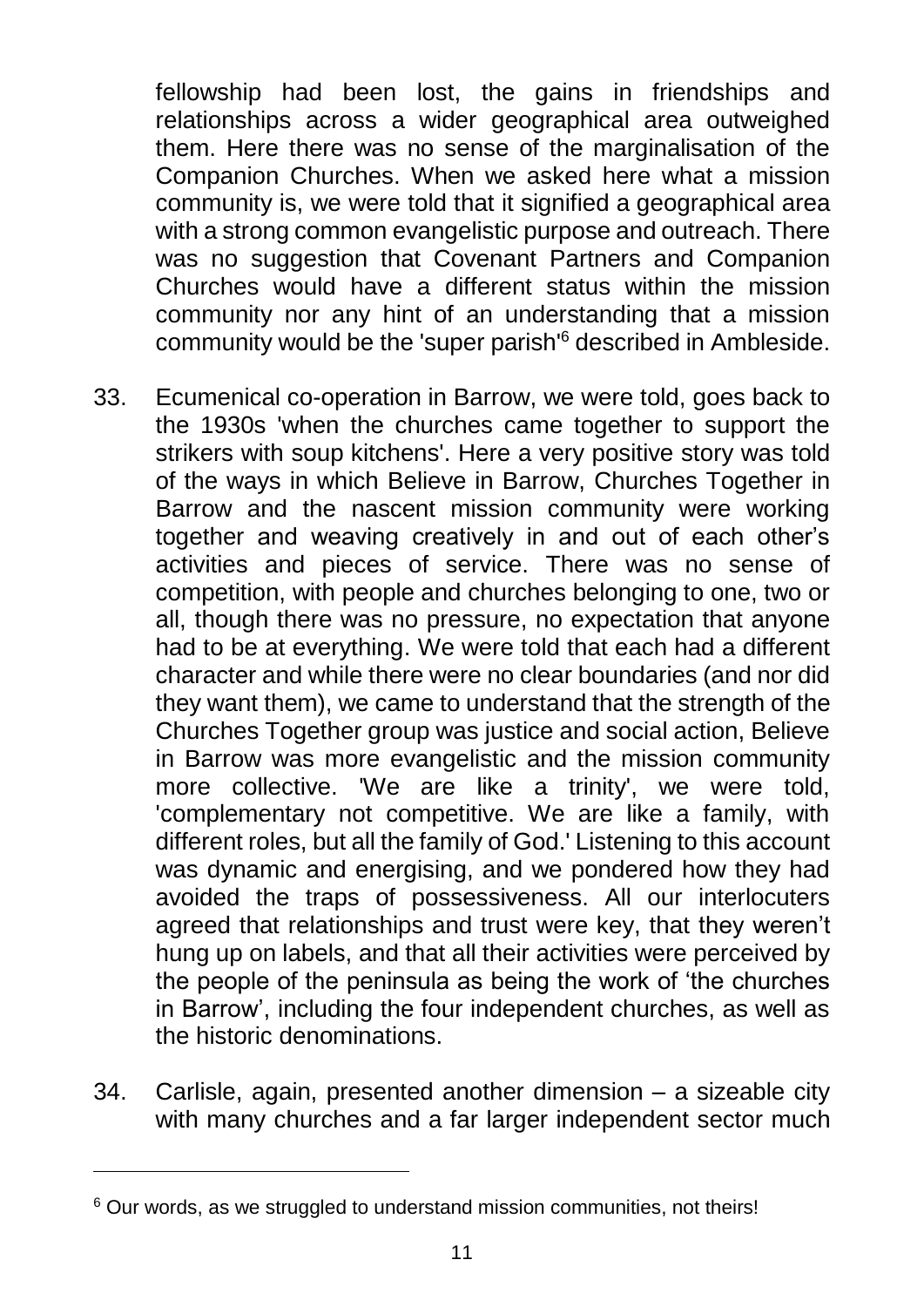of which was ecumenically suspicious. Here the Churches Together group has done excellent and vibrant work through the years, including Street Pastors, a Fairtrade shop and shared children's and youth work. Some of its initiatives have broadened beyond the churches to those of other faiths or of no faith. At present Churches Together in Carlisle is struggling (hopefully temporarily) for leadership as both clergy and laity are over-stretched. Mission communities have yet to take off in Carlisle ('mission communities is like wading through mud') and they would be unable to encompass the wide spectrum of church allegiance in Carlisle and may be parish focused rather than looking outwards towards the city as does Churches Together in Carlisle. It performs a serious and necessary umbrella role for all churches in Carlisle and given the diverse nature of the city and its churches it is evident that it would continue to do so even after mission communities are established.

#### Churches Together in Cumbria

- 35. It is quite clear that the excellent relationships (cf #11) between Church Leaders of both the Covenant Partners and the Companion Churches have been nurtured in the context of Churches Together in Cumbria (CTiC) and the regular meetings of Church Leaders. It is these relationships which have made possible the Covenant and in the commitment of the Companion Churches to the *Growing Together* process.
- 36. We heard universal praise for the work of staff, and particularly of Ruth Harvey and Helen Boothroyd during their time in office. We were told that it was easy and helpful to plug into wider networks of relationships in Cumbria through CTiC. It was also noted that within all those working ecumenically in Cumbria, only the CTiC staff have as part of their remit responsibility to nurture and promote Christian unity.
- 37. There was a perception in some places that CTiC was out of touch with what was going on at the grassroots level – once again that may be a function of geography. We heard twice that meetings were frequently held in South Lakeland which was not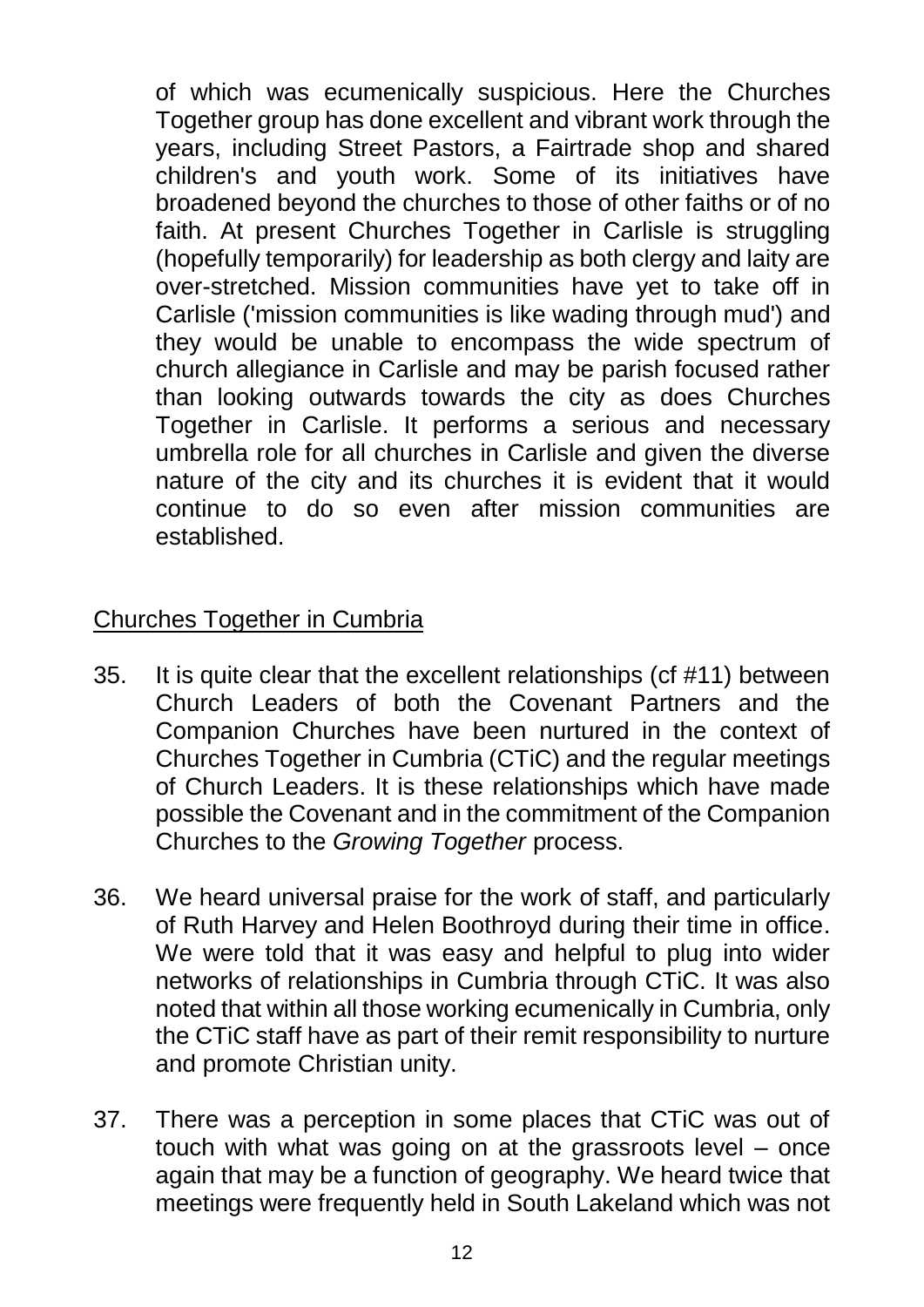easy to access from the north and west of the county, and that folk in Cumbria don't 'travel well'. We heard it said that local Churches Together groups were 'not seeing encouragement and support from CT Cumbria because they are focused on mission communities'. Twice we heard that CTiC 'hadn't visited'. While we question whether that is an appropriate criticism, it is felt to be so at local level and therefore deserves some attention. We are also aware that this is a problem for every Intermediate Body in England!

- 38. More positively, CTiC has enabled the church community to be taken seriously by local government. The reputation it has built up, particularly in social responsibility work and dementia policy and care, is exceptional and enhances the work of all the Member Churches. In the context of social responsibility, we were told that CTiC is a unique forum in which to examine and assess critically new initiatives.
- 39. We heard a concern that the leadership of CTiC and mission communities overlap and we heard people wondering whether the development of mission communities will mean that there is less need for CTiC. However a Church Leader of one of the Covenanted Partners warned: 'don't pretend that God for All is more than it is'. It has become very clear to us that it is only within the context of CTiC that all Member Churches have an equal status – some are prevented by their ecclesiology or other factors from becoming a Covenant Partner and this *de facto*  leads to an unequal relationship, even when they participate as much as they can. 'CTiC', we were told, holds us all together.' It is evident to us, therefore, that it is vital that those in the Covenanted Partner Churches making key decisions are also playing a full part in CTiC. Perhaps, here, CTiC can look to Barrow for inspiration? There they thought that the establishment of a mission community would spell the end of the Churches Together group but that has not proved to be the case and, indeed, all forms of ecumenical life in Barrow are flourishing.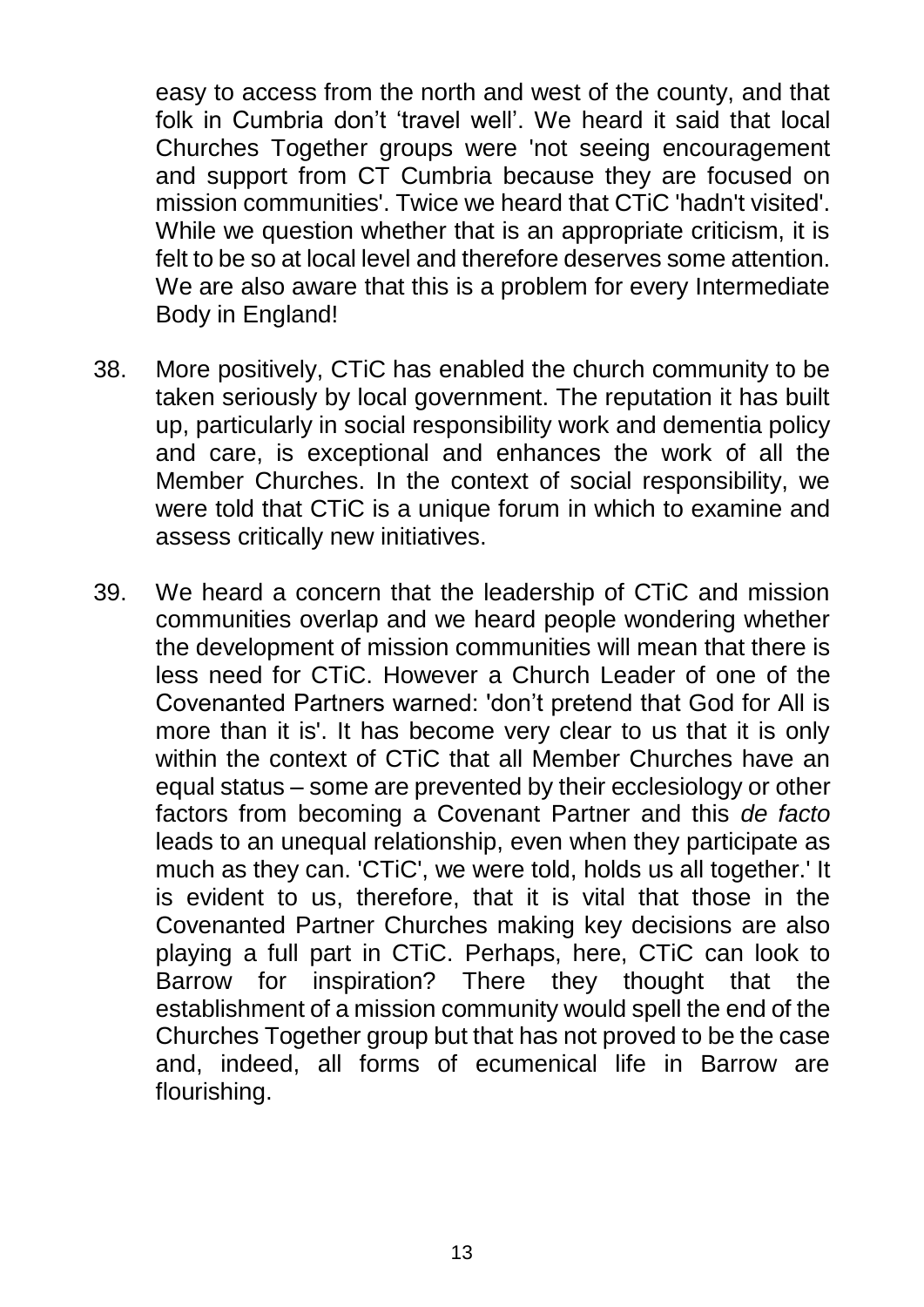#### Tentative conclusions

- 40. After all these conversations we are convinced that the Churches in Cumbria have taken the Gospel imperative about unity with complete seriousness. This is a spiritual and theological process which is of God and demands patience, discernment and careful nurturing. Those who are in it have to be in it for the long haul. We urge them to reflect theologically on their experience so that the Churches in other parts of England might be encouraged to undertake their own journeys in response to that imperative.
- 41. We are aware that geography and local contexts mean that mission communities will embed at differing speeds with differing emphases and we welcome their establishment. In some places, where only congregations of the Partner Churches exist, a mission community made up of all of them will probably not also need to meet as a Churches Together group. However it is very clear that *de facto* mission communities<sup>7</sup> cannot embrace all denominations on an equal footing. Therefore, just as traditional LEPs participate in Churches Together groups, so, too, we hope, will mission communities. 'Churches Together' is a constant reminder to mission communities, and to the Covenant Partners at county level, not to be content with the remarkable commitment they have to each other, but to continue to aspire for more.
- 42. Similarly, at County level, we believe that the excellent relationships between the Covenant Partners and the Companion Churches need to continue to be nurtured in the context of the equal partnership which is Churches Together in Cumbria.
- 43. We would, therefore, envisage a 'mixed economy' which may be based on a differentiation of task, with mission communities (alongside Companion Churches and others) focusing on proclaiming the good news of the kingdom, while missional

 $7$  If we have understood them correctly as akin to a single congregation LEP worshipping in different buildings.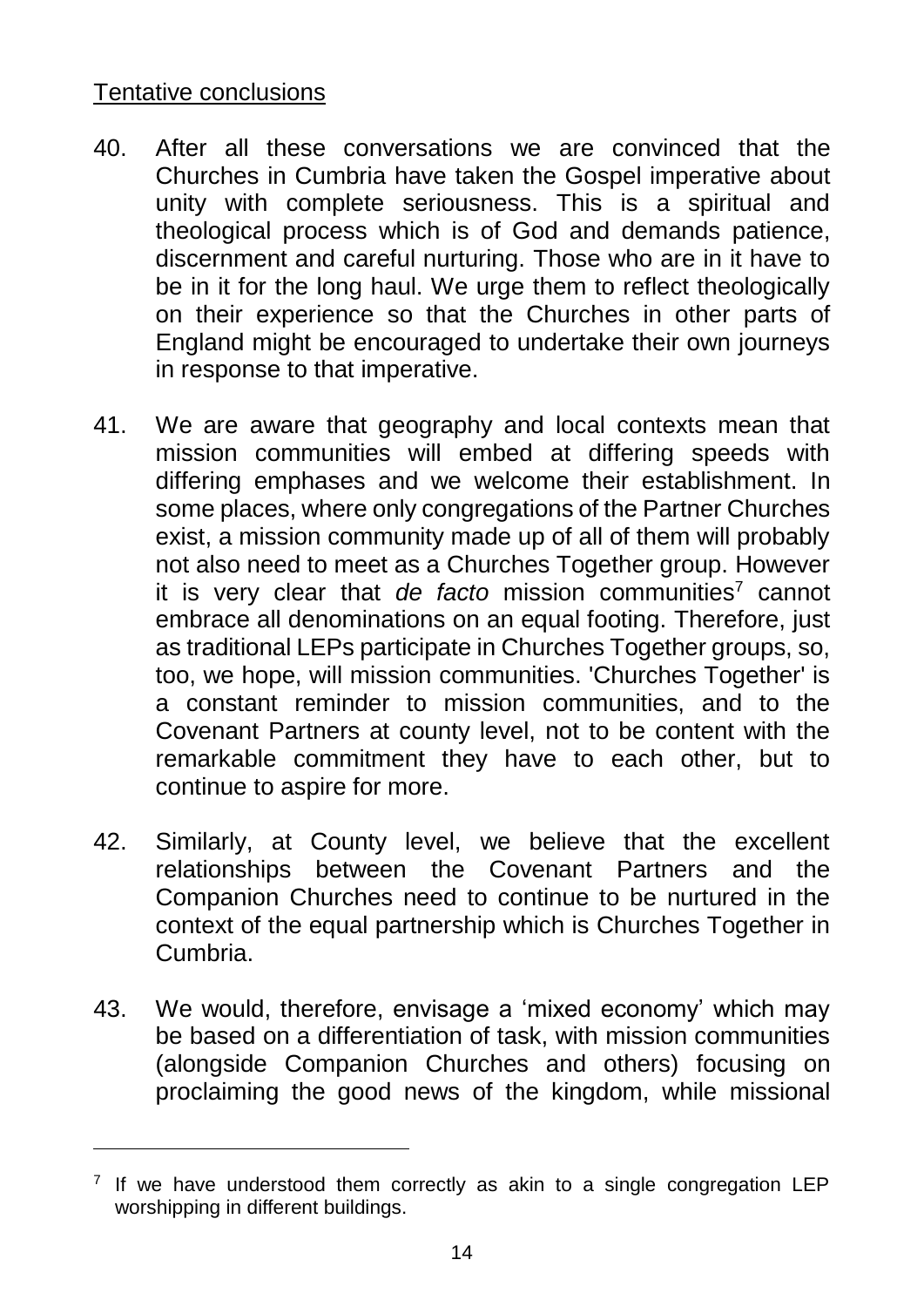transformation of society in the struggle for justice and care for creation being focused through CT groups. Clearly there cannot be rigid boundaries between these two focuses, but we envisage, as in Barrow, overlap and co-operation, care not to duplicate work or meetings and, above all, deep respect and commitment for and to each other.

- 44. The edges are always important in an enterprise like ecumenism in Cumbria. There will always be churches that are on the edge – independent charismatic churches and new churches perhaps. At the moment one of the great positives of local Churches Together groups, and of CTiC, is that they are able to scan the horizons and create the relationships that are essential to co-operating in mission together in appropriate ways.
- 45. We had been seriously concerned about the future of the Social Responsibility work which has been focused in CTiC. That has a long history running back over a quarter of a century and it has born significant fruit in the respect with which secular authorities view and use the Churches and their provision. For those outside the Church the social responsibility work is the significant reality and sign of ecclesial authenticity. We had been most anxious to see that it had been hanging by a thread. Reputations which take a great deal of work to build can be very easily lost. Churches Together in Cumbria and the Church Leaders need to keep in mind the excellent reputation of CTiC's social responsibility work and find ways of ensuring that it continues to thrive. The news of the appointment of a new Social Responsibility Officer while the review was being undertaken was therefore warmly welcomed.

#### Finally

46. The insights we have received from Cumbria have energised and excited us. The boldness and expansiveness of your vision is truly commendable and unequalled in English ecumenism. So it is hardly surprising that you are encountering challenges and grappling with problems. It would be worrying if you weren't, because that would mean that the change you envisage is not worth having. You have set your eyes on nothing less than